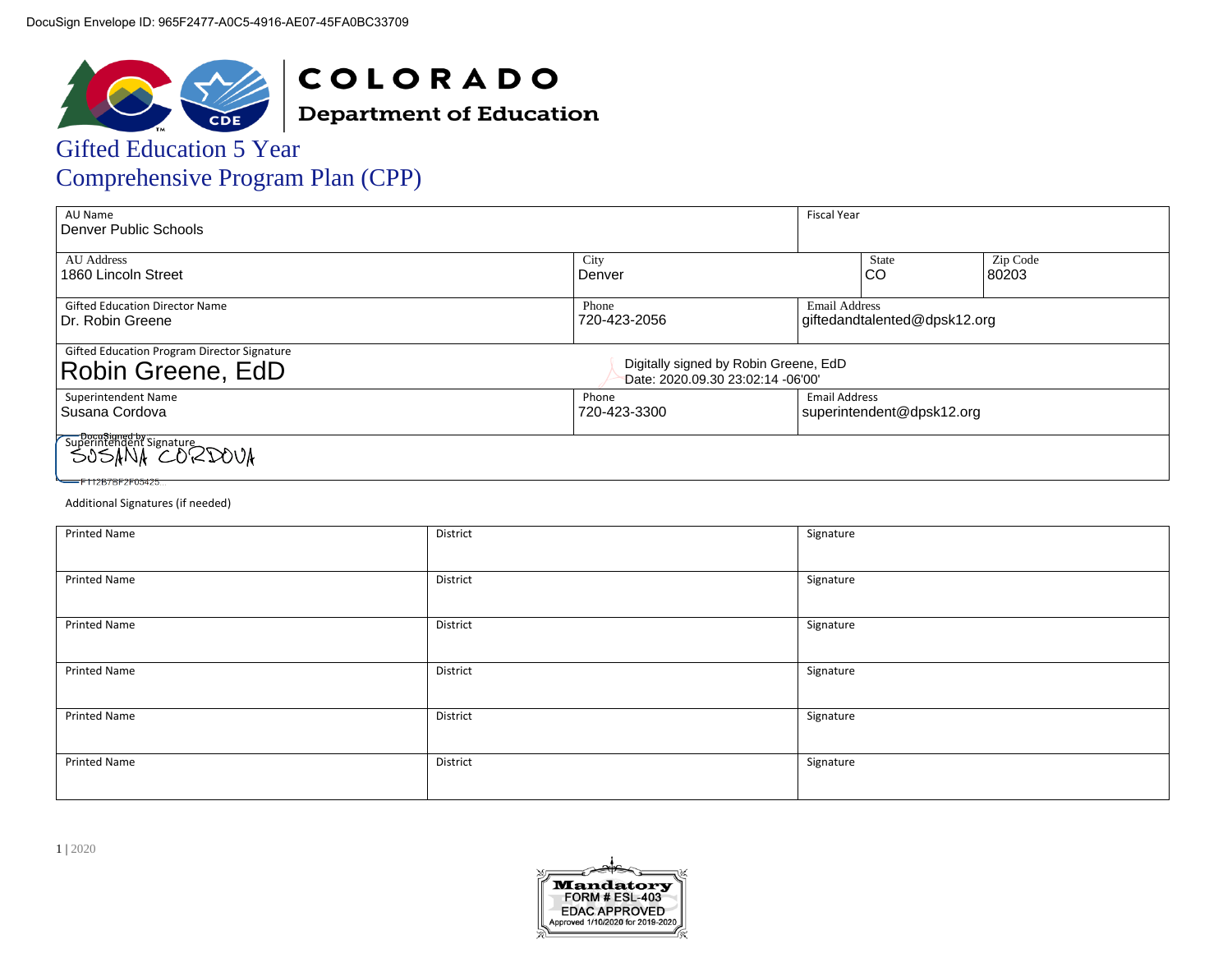| <b>Printed Name</b> | District | Signature |
|---------------------|----------|-----------|
| Printed Name        | District | Signature |
| <b>Printed Name</b> | District | Signature |
| Printed Name        | District | Signature |
| <b>Printed Name</b> | District | Signature |
| <b>Printed Name</b> | District | Signature |
| <b>Printed Name</b> | District | Signature |
| <b>Printed Name</b> | District | Signature |
| <b>Printed Name</b> | District | Signature |
| Printed Name        | District | Signature |
| Printed Name        | District | Signature |
| Printed Name        | District | Signature |
| Printed Name        | District | Signature |
| Printed Name        | District | Signature |
| Printed Name        | District | Signature |
| <b>Printed Name</b> | District | Signature |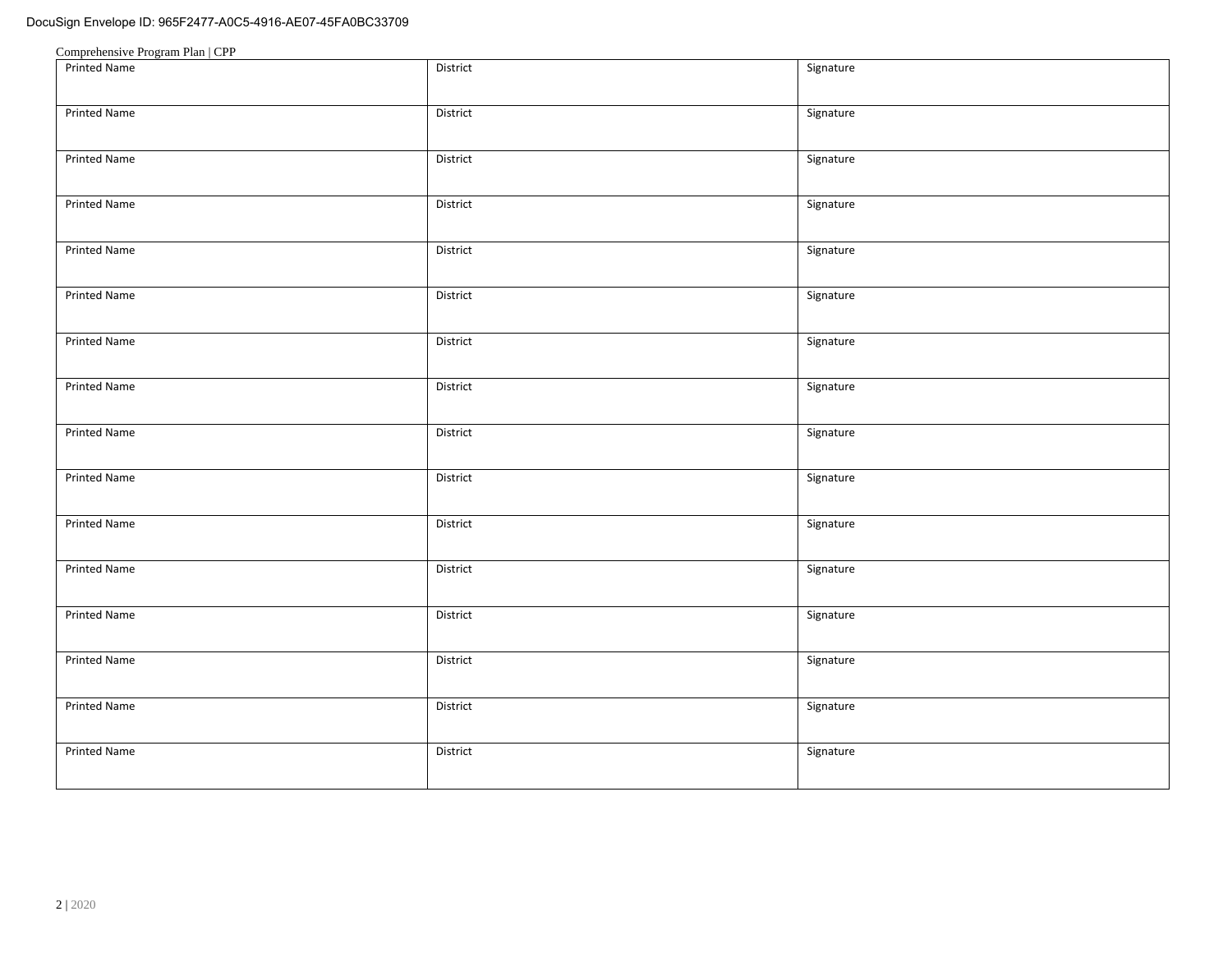Comprehensive Program Plan | CPP

The *Comprehensive Program Plan* (CPP) is a written description of the policies and procedures by which an administrative unit (AU) identifies and programs for gifted student education. The development of an AU's Comprehensive Program Plan (CPP) meets requirements to identify and serve gifted students and their families as established in Exceptional Children's Educational Act (ECEA) statute and criteria established by Rules promulgated by the State Board of Education and any criteria for accreditation (22-20-104.5).

The CPP describes the AU's implementation of key requirements outlined in ECEA Rules. This plan is informed by the AU's self-evaluation, stakeholder input and gifted student data. The plan template is located in the Data Management System (DMS). Completed plans are transparent documents, accessible to stakeholders on the Colorado Department of Education Office of Gifted Education website.

#### Directions:

Write the administrative unit's description of how it implements each element of the Comprehensive Program Plan and how the AU plans to improve or enhance each element as appropriate. Address all key requirements as they are described in the Rules in your response.

| <b>Exceptional Children's Education Act Program Element</b>                                                                                                                                                                                                                                                                                                                                                                                                                                                                                              | Please describe how the element is currently implemented in the<br>AU. Address every article of law in each element.                                                                                                                                                                                              | If the AU plans to shift practices over the next four years, use the<br>following to explain:<br>Describe the specific action steps (activities, strategies) the<br>AU will take<br>Identify the data, policies and procedures, and/or research<br>$\bullet$<br>that supports the specific steps that were selected<br>Identify who is responsible for implementing these actions<br>$\bullet$<br>steps<br>Provide a timeline for implementation with specific<br>$\bullet$<br>benchmarks and dates<br>Identify the measures used to assess the success of the<br>$\bullet$<br>proposed action |
|----------------------------------------------------------------------------------------------------------------------------------------------------------------------------------------------------------------------------------------------------------------------------------------------------------------------------------------------------------------------------------------------------------------------------------------------------------------------------------------------------------------------------------------------------------|-------------------------------------------------------------------------------------------------------------------------------------------------------------------------------------------------------------------------------------------------------------------------------------------------------------------|------------------------------------------------------------------------------------------------------------------------------------------------------------------------------------------------------------------------------------------------------------------------------------------------------------------------------------------------------------------------------------------------------------------------------------------------------------------------------------------------------------------------------------------------------------------------------------------------|
| <b>Procedures for Parent, Family, and Student</b>                                                                                                                                                                                                                                                                                                                                                                                                                                                                                                        | Denver Public Schools has a robust website that                                                                                                                                                                                                                                                                   |                                                                                                                                                                                                                                                                                                                                                                                                                                                                                                                                                                                                |
| Engagement $12.02(2)(a)$                                                                                                                                                                                                                                                                                                                                                                                                                                                                                                                                 | explains processes, procedures, programming options,                                                                                                                                                                                                                                                              |                                                                                                                                                                                                                                                                                                                                                                                                                                                                                                                                                                                                |
|                                                                                                                                                                                                                                                                                                                                                                                                                                                                                                                                                          | and family student engagement opportunities located at                                                                                                                                                                                                                                                            |                                                                                                                                                                                                                                                                                                                                                                                                                                                                                                                                                                                                |
| $12.02(2)(a)(i)$ The program plan shall describe how the AU implements parent,<br>family, and student engagement and communication with regard to gifted                                                                                                                                                                                                                                                                                                                                                                                                 | https://studentequity.dpsk12.org/gifted-talented/                                                                                                                                                                                                                                                                 |                                                                                                                                                                                                                                                                                                                                                                                                                                                                                                                                                                                                |
| education programs that include, but are not limited to: how parents are<br>informed about access to identification procedures; ways to educate parents<br>and families about giftedness or parenting gifted students; information about<br>involvement and progress reporting; what programming options are available<br>to match student strengths and challenges; information about concurrent<br>enrollment; how to be involved in college and career planning; primary<br>languages in the AU, and ways parents and families may participate in the | Staffing: All Elementary and Middle Schools have a GT<br>teacher, or a GT Point of Contact in Charter Schools,<br>that align programming with best practices in gifted<br>education. The high schools either have a GT Point of<br>Contact or partner with the GT Central Office to develop<br>a Site Based team. |                                                                                                                                                                                                                                                                                                                                                                                                                                                                                                                                                                                                |
| school community.<br>$12.02(2)(a)(ii)$ In multi-district AUs and BOCES, methods of engagement and<br>communication may vary based upon individual district procedures, but each                                                                                                                                                                                                                                                                                                                                                                          | Identification: On the website there is a clear explanation<br>of the identification process - https://studentequity.dpsk1                                                                                                                                                                                        |                                                                                                                                                                                                                                                                                                                                                                                                                                                                                                                                                                                                |
| district must have a plan for parent, family, and student communication and<br>engagement.                                                                                                                                                                                                                                                                                                                                                                                                                                                               | 2.org/gifted-talented/assessment-and-identification-proce<br>ss/ that is followed by all schools within DPS. The<br>identification procedures are in alignment with state law<br>and students are identified in specific academic                                                                                 |                                                                                                                                                                                                                                                                                                                                                                                                                                                                                                                                                                                                |
|                                                                                                                                                                                                                                                                                                                                                                                                                                                                                                                                                          | pathways, general intellectual pathways, and talent<br>pathways. There is a detailed talent pathway process                                                                                                                                                                                                       |                                                                                                                                                                                                                                                                                                                                                                                                                                                                                                                                                                                                |
|                                                                                                                                                                                                                                                                                                                                                                                                                                                                                                                                                          | that has been created in partnership with other metro<br>Denver school districts and in is in accordance with                                                                                                                                                                                                     |                                                                                                                                                                                                                                                                                                                                                                                                                                                                                                                                                                                                |
|                                                                                                                                                                                                                                                                                                                                                                                                                                                                                                                                                          | ECEA rules. Identification is ongoing and is not limited to                                                                                                                                                                                                                                                       |                                                                                                                                                                                                                                                                                                                                                                                                                                                                                                                                                                                                |
|                                                                                                                                                                                                                                                                                                                                                                                                                                                                                                                                                          | any fixed point in time for a learners. DPS utilizes the                                                                                                                                                                                                                                                          |                                                                                                                                                                                                                                                                                                                                                                                                                                                                                                                                                                                                |
|                                                                                                                                                                                                                                                                                                                                                                                                                                                                                                                                                          | following practices for identification, Universal                                                                                                                                                                                                                                                                 |                                                                                                                                                                                                                                                                                                                                                                                                                                                                                                                                                                                                |
| 3 2020                                                                                                                                                                                                                                                                                                                                                                                                                                                                                                                                                   | Assessment for all Kindergarten, 2nd and 6th grader,                                                                                                                                                                                                                                                              |                                                                                                                                                                                                                                                                                                                                                                                                                                                                                                                                                                                                |
|                                                                                                                                                                                                                                                                                                                                                                                                                                                                                                                                                          | cognitive assessment available at the not universally                                                                                                                                                                                                                                                             |                                                                                                                                                                                                                                                                                                                                                                                                                                                                                                                                                                                                |
|                                                                                                                                                                                                                                                                                                                                                                                                                                                                                                                                                          | tested grades, individual cognitive ability assessments                                                                                                                                                                                                                                                           |                                                                                                                                                                                                                                                                                                                                                                                                                                                                                                                                                                                                |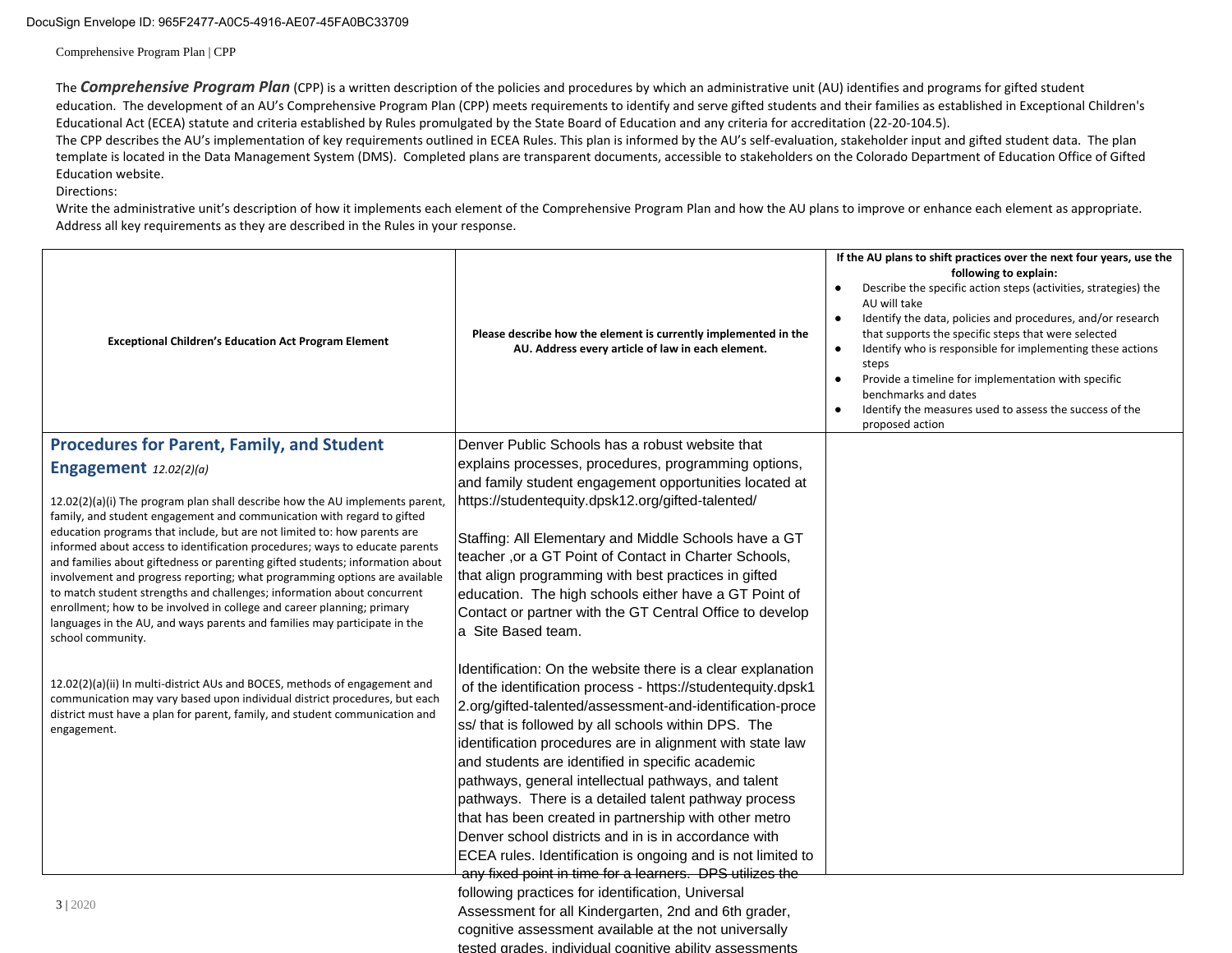| Comprenensive Program Pian   CPP                                                                                                                                      |                                                           |  |
|-----------------------------------------------------------------------------------------------------------------------------------------------------------------------|-----------------------------------------------------------|--|
| Definition of "Gifted Student" 12.02(2)(b)                                                                                                                            | The definition of giftedness that the AU utilizes is the  |  |
| 12.02(2)(b) The program plan shall include a written definition that is the                                                                                           | same as the State of Colorado Definition. This definition |  |
| same as or substantially similar to the definition of "gifted student" specified<br>in section 12.01(16) of these Rules. This definition shall serve as the basis for | is posted on our website along with key elements from     |  |
| the implementation of all other program plan elements described below.                                                                                                | from the National Association of Gifted Children's 2019   |  |
|                                                                                                                                                                       | definition and characteristics of giftedness from across  |  |
|                                                                                                                                                                       | demographic groups.                                       |  |
|                                                                                                                                                                       |                                                           |  |
|                                                                                                                                                                       |                                                           |  |
|                                                                                                                                                                       |                                                           |  |
|                                                                                                                                                                       |                                                           |  |
|                                                                                                                                                                       |                                                           |  |
|                                                                                                                                                                       |                                                           |  |
|                                                                                                                                                                       |                                                           |  |
|                                                                                                                                                                       |                                                           |  |
|                                                                                                                                                                       |                                                           |  |
|                                                                                                                                                                       |                                                           |  |
|                                                                                                                                                                       |                                                           |  |
|                                                                                                                                                                       |                                                           |  |
|                                                                                                                                                                       |                                                           |  |
|                                                                                                                                                                       |                                                           |  |
|                                                                                                                                                                       |                                                           |  |
|                                                                                                                                                                       |                                                           |  |
|                                                                                                                                                                       |                                                           |  |
|                                                                                                                                                                       |                                                           |  |
|                                                                                                                                                                       |                                                           |  |
|                                                                                                                                                                       |                                                           |  |
|                                                                                                                                                                       |                                                           |  |
|                                                                                                                                                                       |                                                           |  |
|                                                                                                                                                                       |                                                           |  |
|                                                                                                                                                                       |                                                           |  |
|                                                                                                                                                                       |                                                           |  |
|                                                                                                                                                                       |                                                           |  |
|                                                                                                                                                                       |                                                           |  |
|                                                                                                                                                                       |                                                           |  |
|                                                                                                                                                                       |                                                           |  |
|                                                                                                                                                                       |                                                           |  |
|                                                                                                                                                                       |                                                           |  |
|                                                                                                                                                                       |                                                           |  |
|                                                                                                                                                                       |                                                           |  |
|                                                                                                                                                                       |                                                           |  |
|                                                                                                                                                                       |                                                           |  |
|                                                                                                                                                                       |                                                           |  |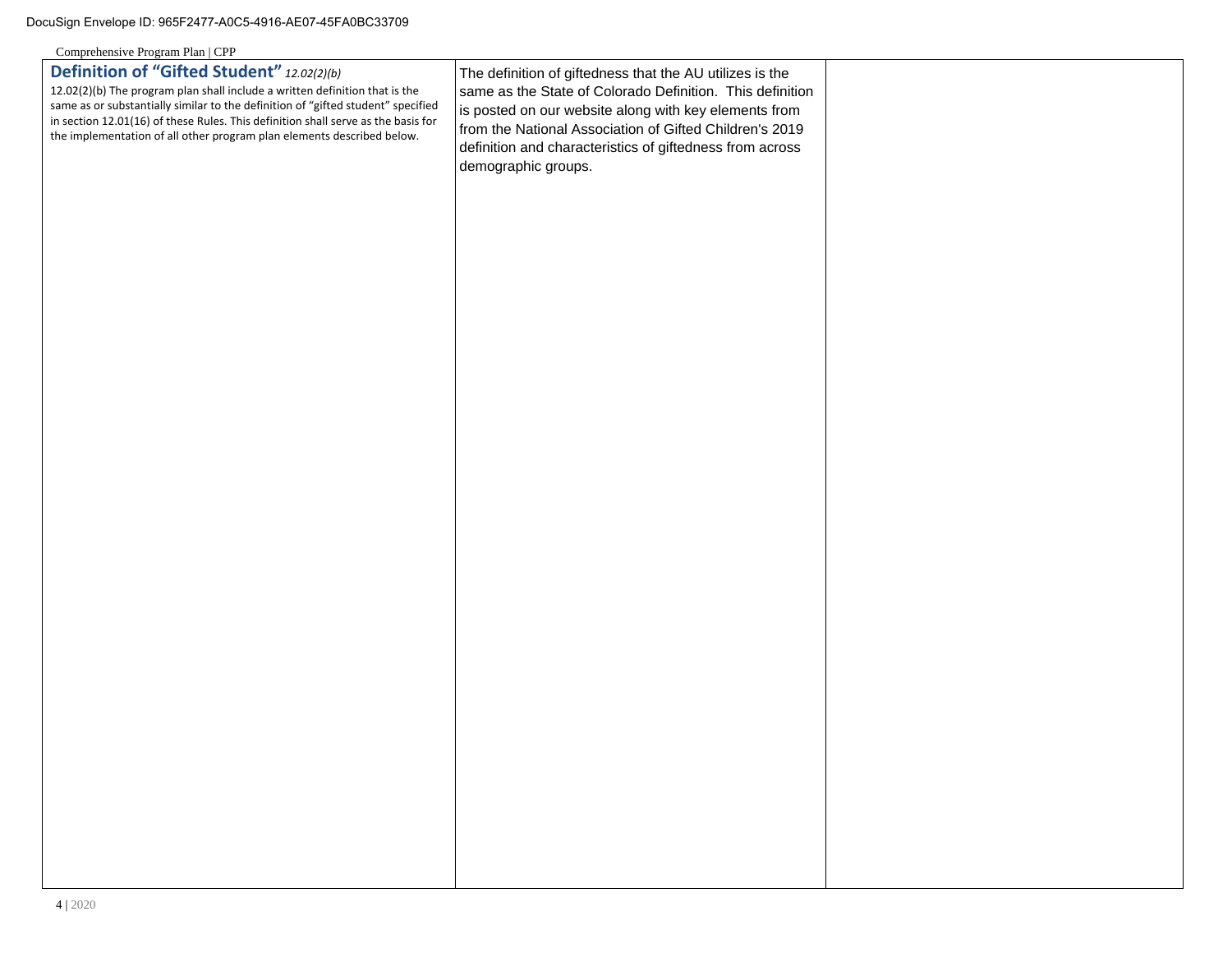## **Identification Procedures** *12.02(2)(c)*

The program plan shall describe the assessment process used by the AU for identifying students who meet the definition specified in section 12.01(16) and for identifying the educational needs of gifted students. The assessment process shall recognize a student's exceptional abilities or potential, interests, and needs in order to guide student instruction and individualized planning and programming. In traditionally underrepresented student groups and visual/music/performing arts student groups or talent pools, identification may require the collection of student information over time, using additional data points from a response to intervention approach, or additional assessment. The AU identification procedures shall include, but need not be limited to:

12.02(2)(c)(i) A method(s) to ensure equal and equitable access for all students. The program plan shall describe the efforts that the AU will make to identify gifted students from all populations, including preschool (if applicable) through twelfth grade students, minority students, economically diverse students, culturally diverse students, students with limited English proficiency and children with disabilities;

12.02(2)(c)(ii) Referral procedures that seek referrals from a variety of sources, and screening procedures used for conducting identification assessment. Every AU is strongly encouraged to include optional universal screening in identification procedures;

12.02(2)(c)(iii) A time line of no more than 30 school days after a referral to determine whether a student will continue with formal identification assessment, or will receive talent pool designation;

12.02(2)(c)(iv) Implementation of assessments that align with the purpose of identifying exceptionality in the categories of giftedness, and in traditionally underrepresented populations. The AU may choose local assessment tools from the Department's chart of common and varied assessment tools used in identification;

12.02(2)(c)(v) Collection of data for a body of evidence that includes, but is not limited to: assessment results from multiple sources and multiple types of data (i.e. qualitative and quantitative data about achievement, cognitive ability, performance, parent and teacher input, motivation and observations of gifted characteristics/behaviors). The body of evidence contains data to identify the strength area defined in the definition of gifted children and determine appropriate programming services. These same categories are used in data collection and for developing the ALP;

12.02(2)(c)(vi) A review team procedure; and that includes at least one person trained or endorsed in gifted identification and programming;

12.02(2)(c)(vii) A review team procedure for determining identification or a talent pool designation from a body of evidence and for developing individualized ALPs for identified students. When only cognitive ability assessment data meets criteria in a body of evidence, the review team may determine that the student is identified with general or specific intellectual ability. This identification meets the condition of portability.

12.02(2)(c)(viii) A determination letter for parents and school files describing the decision of the review team, and area(s) of giftedness if the student is found to have exceptional abilities; and

12.02(2)(c)(ix) A communication procedure by which parents are made aware of the identification assessment process for their student, understand the results of the determination, and engage in the development and review of the student's ALP.

DPS GT identification is outlined on the DPS GT website and aligns with state laws. Students are universally screened using the NNAT3 in Kindergarten, 2nd grade and 6th grade. This use of universal assessment in three grades is above and beyond the expectation of the state. The results of this assessment are paired with other data to create a body of evidence. This body of evidence is evaluated using the various pathways of identification including general intellectual ability, specific academic aptitude (Reading, Writing, Math, Science, Social Studies, World Language) or specific talent aptitude (Visual Arts, Performing Arts, Dance, Leadership, Creative or Productive Thinking, Music or Psychomotor). DPS utilizes any universal achievement or Access data available to review as a component of the body of evidence towards identification.

The information collected in the body of evidence is used for formal identification may be incorporated as areas of strengths and programming in the Advanced Learning Plan.

Family members, teachers, students, community members and others can refer students to the GT teacher/Point of Contact; however, a referral is not needed unless a student is being considered for the talent pathway. The purpose of the referral in talent pathways is for the department to be aware of a talent outside of what is typically school based. The district follows the state guidelines around the 30 day timeline for notification of identification assessment or talent pool designation.

The district also utilizes a culturally linguistically diverse observation protocol to ensure that we are using research-based understandings of the way in giftedness is represented across cultures.

Data is collected and housed in the Frontline/Enrich database with designations available for formal identification or for talent pool. Talent pool designation provides students the opportunity to participate in services while additional body of evidence data is gathered. Trainings are provided to all teachers around gifted identification and there are several that have passed specific courses to work with an identification

team to make the outcomes. There is also a district level identification review team, that looks at body of evidence and the law to make identification decisions for students that may not fit a traditional identification pathway. All ID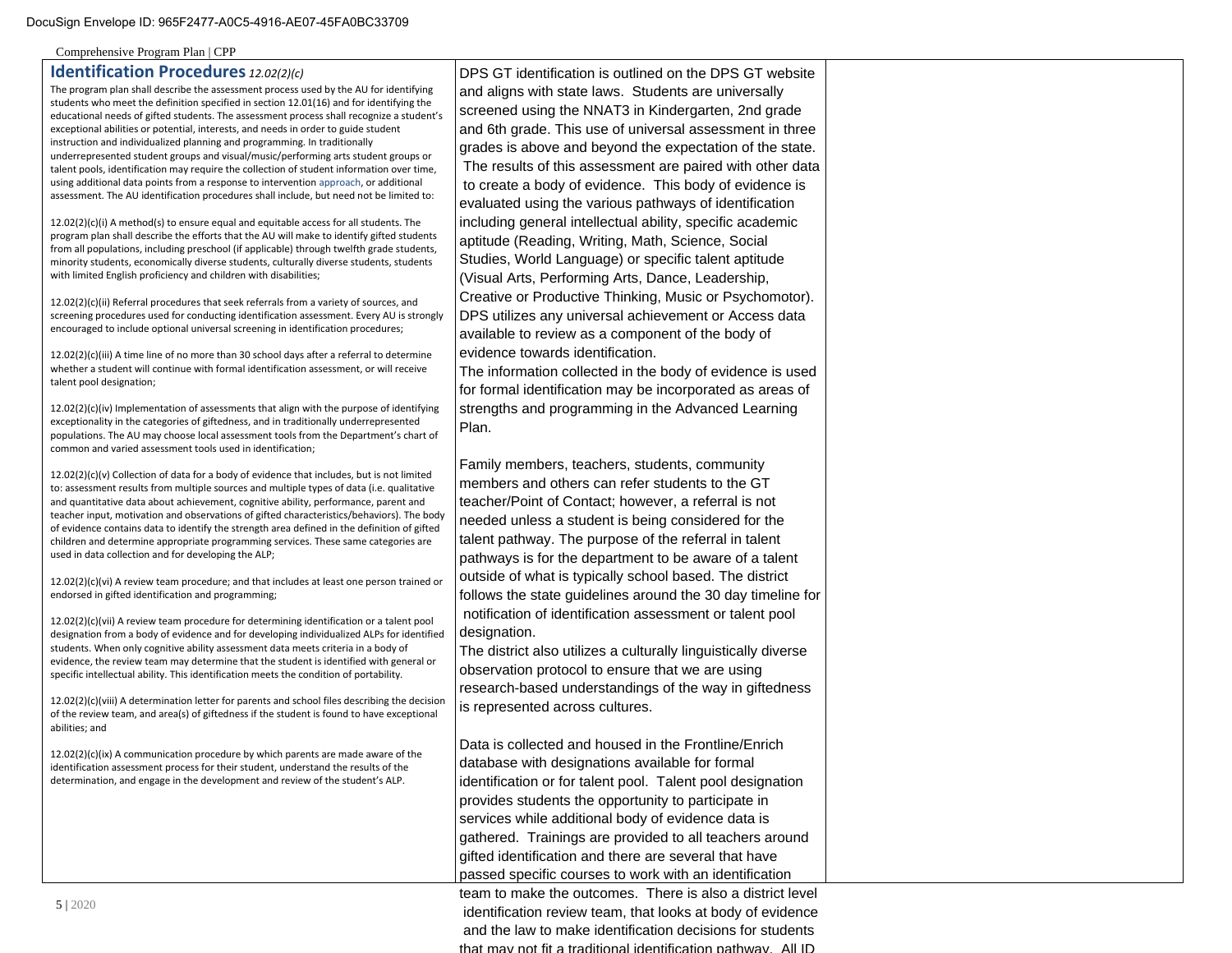Comprehensive Program Plan | CPP

# **Criteria for Determining Exceptional Ability (Giftedness) or Talent Pool** *12.02(2)(d)*

12.02(2)(d)(i) For each category of giftedness defined in 12.01(16), criteria for exceptional ability means: 95 percentile or above on a standardized nationally normed test or observation tool, or a rating on a performance assessment that indicates exceptionality/distinguished compared to age mates.

12.02(2)(d)(ii) Not meeting criteria on a single assessment tool shall not prevent further data collection or consideration for identification, if other indicators suggest exceptional potential as observed in a body of evidence.

12.02(2)(d)(iii) Criteria for screening assessments is a score range less than the 95 percentile ranking or results on observation/performance assessment tools as determined by the AU to determine referrals, further data collection and observation, and/or formation of student talent pools.

Denver Public Schools utilizes many tools to gather data for potential identification and inclusion into gifted programming services. The district utilizes the NNAT3 and CogAT for the majority of the cognitive assessments and when needed can administer individual assessments with the district school psychology department. Achievement assessments include CMAS, Aprenda, Iowa Assessments, and many other school delivered assessments that are nationally normed. DPS also uses observation scales that are nationally normed and include the SIGS and GRS. We have culturally responsive giftedness checklists as well. All assessments are available in a student's heritage language either through written materials or through interpretation. Private IQ assessments are not accepted due to the inequitable access to those measures. The use of this data along with school based assessments and anecdotal data builds a body of evidence that provides the GT teachers with an understanding of the needs of the students.

Because DPS collects both qualifying and non qualifying data to support identification, no single assessment prevents further data collection if the overall body of evidence suggests exceptional potential.

Data is collected using Frontline/Enrich so that if a student moves schools, the information can easily follow the student.

DPS is fortunate to have 8 various Highly Gifted and Talented Magnet sites across the district. In order to qualify for these programs students are determined either Magnet Eligible (ME) or Highly Gifted and Talented (HGT). This determination is based on a body of evidence that typically includes a cognitive score of 97% and above. Additional factors such as rate of language acquisition, factor into the body of evidence. HGT students have officially been identified with other state criteria while ME students currently only have the cognitive score and are waiting for additional data. The talent pathways utilize additional criteria to the above described measures as it relate to the talent discipline.

The DPS GT department follows the research regarding

access and opportunity for students who have not officially been identified and for our underrepresented populations. Those students who show potential and who may not be performing at the 95th percentile or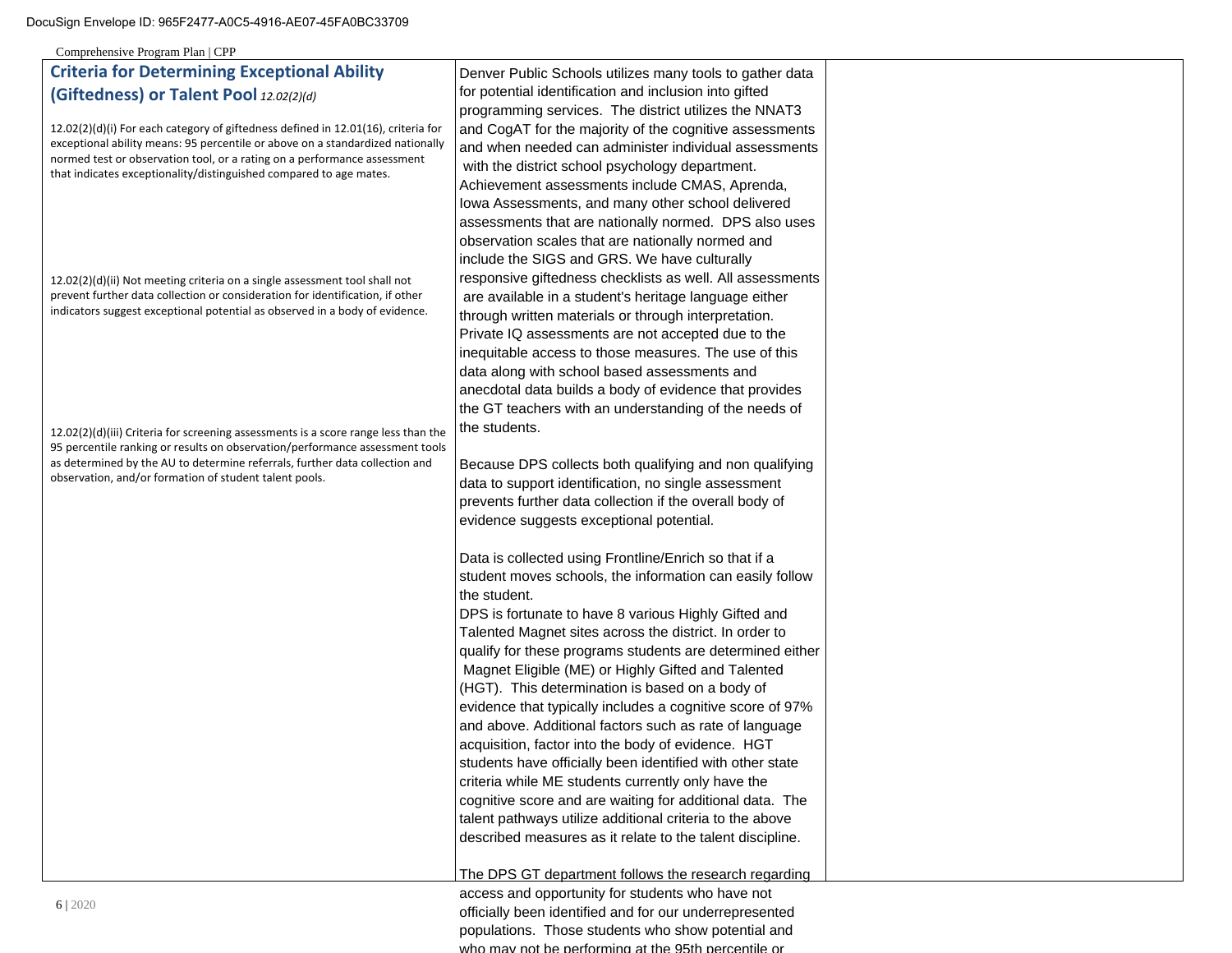| Identification Portability 12.02(2)(e)<br>Identification portability shall be based upon AU implementation of statewide<br>identification procedures required in Section 12.02(2)(c) and use of criteria set<br>for exceptionality in Section 12.02(2)(d) and determination of a student's<br>identification in one or more of the categories of giftedness as described in<br>the state definition of gifted children in Section 12.01(16). Administrative<br>units shall implement procedures for statewide portability of identification<br>that include, but may not be limited to: | Upon the transfer of a student in to Denver Public<br>Schools, the school and/or central office review the data<br>received. If the student was identified within the state,<br>according to ECEA rules and state statute, then the<br>district accepts the identification and works to establish<br>an ALP. The district will house the body of evidence in a<br>district database.                                                                                    |  |
|-----------------------------------------------------------------------------------------------------------------------------------------------------------------------------------------------------------------------------------------------------------------------------------------------------------------------------------------------------------------------------------------------------------------------------------------------------------------------------------------------------------------------------------------------------------------------------------------|-------------------------------------------------------------------------------------------------------------------------------------------------------------------------------------------------------------------------------------------------------------------------------------------------------------------------------------------------------------------------------------------------------------------------------------------------------------------------|--|
| 12.02(2)(e)(i) A requirement that the sending school/district transfer the body<br>of evidence for identification and the ALP with student records when the<br>student moves from one district to another;                                                                                                                                                                                                                                                                                                                                                                              | Should a student transfer from DPS to another district,<br>the receiving school should connect with the former GT<br>teacher or with the central school district and go through<br>a records request process to receive student records.<br>The parent or new school must request the transfer of<br>records and notify the AU that the student has<br>transferred.                                                                                                     |  |
| 12.02(2)(e)(ii) Review of the transferred student's ALP within 45 school days<br>of start date to determine programming options and services that serve the<br>identified area(s) according to the district and community resources of the<br>receiving district;                                                                                                                                                                                                                                                                                                                       | If the student was identified in or out of state but did not<br>meet the state criteria (statute-not guidance) then the<br>district determines the next step for state level<br>identification and will communicate with the GT teacher<br>and or family member about missing or incomplete<br>information. While the process of formal identification is<br>happening, the student is still eligible to participate in<br>gifted services at the school of enrollment. |  |
| 12.02(2)(e)(iii) If the receiving district finds the body of evidence to be<br>incomplete, the receiving district shall consult with, as practical, the former<br>district, parents, and student and re-evaluate the identification<br>determination; and.                                                                                                                                                                                                                                                                                                                              | Once notified, The GT teacher and or identification team<br>reviews the new student's ALP within 45 days of<br>enrollment.                                                                                                                                                                                                                                                                                                                                              |  |
| 12.02(2)(e)(iv) Communication to parents within 60 school days of start date<br>about how the new district will meet the needs outlined in the student's ALP                                                                                                                                                                                                                                                                                                                                                                                                                            | All determinations and review of the body of evidence<br>happens with a team of GT certified teachers and/or<br>Central Office staff. This process follows time line<br>established by the state                                                                                                                                                                                                                                                                        |  |
|                                                                                                                                                                                                                                                                                                                                                                                                                                                                                                                                                                                         |                                                                                                                                                                                                                                                                                                                                                                                                                                                                         |  |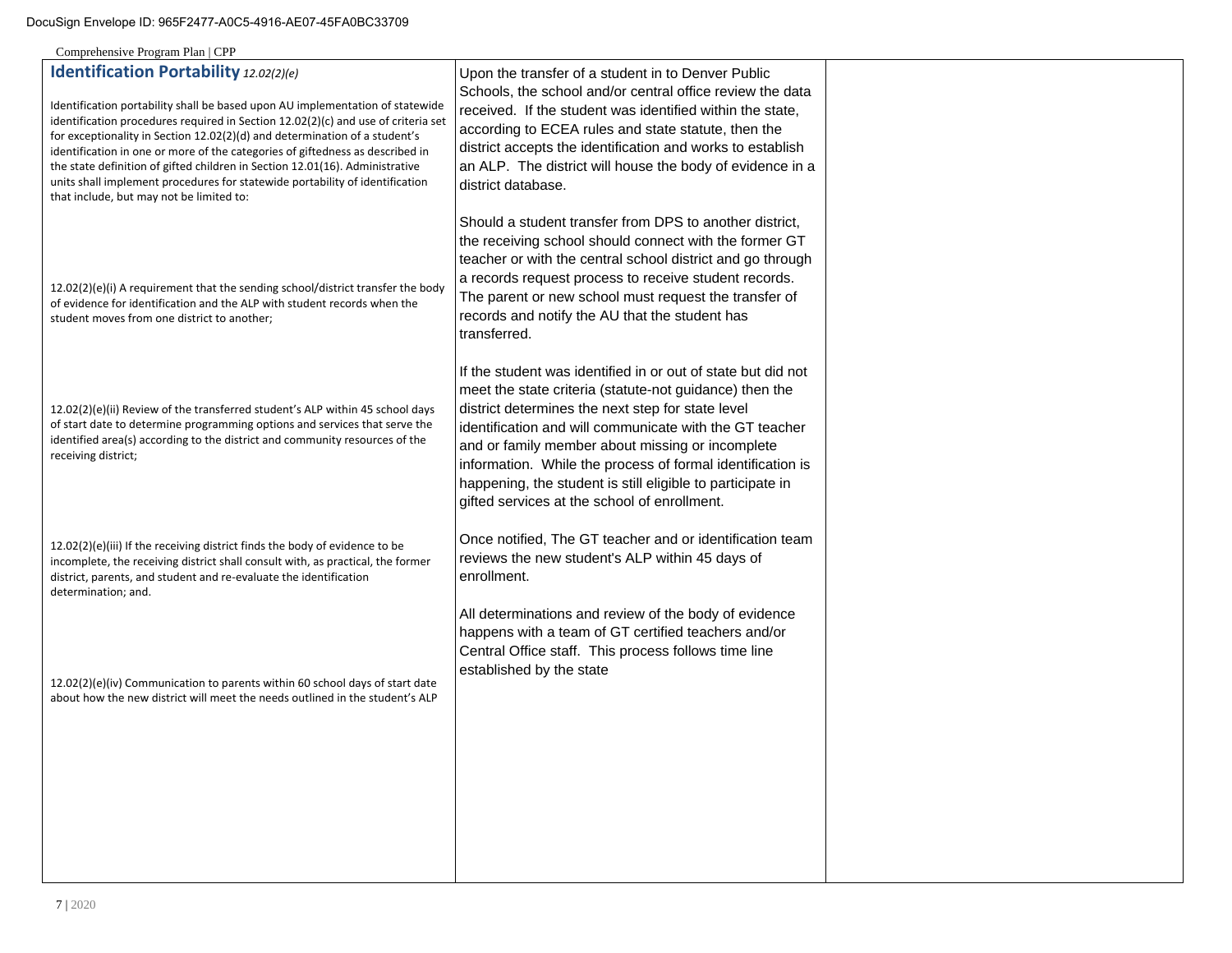Comprehensive Program Plan | CPP

## **Advanced Learning Plan Content** *12.02(2)(f)*

The AU shall develop an ALP for every gifted student according to the student's determined area(s) of giftedness, interests, and instructional and affective needs. The ALP shall be considered in educational planning toward post-secondary readiness outcomes and decision-making concerning subsequent programming for that student and be used in the articulation/transition process, preschool (if applicable) through grade 12. At the high school level ALPs may blend with the student's individualized career and academic plan (ICAP) if all content of the ALP are inclusive in the ICAP which includes achievement and affective goals. The ALP content shall include, but not be limited to:

12.02(2)(f)(i) A student profile described in a body of evidence. This profile shall be subject to the AU's student records confidentiality guidelines. The local AU determines periodic updates of the student profile, especially in terms of interests, and/or demonstration of previously unidentified strengths;

12.02(2)(f)(ii) A working-document section of the ALP. This portion of the ALP records annual measurable, attainable achievement and affective goals and progress. Achievement goals are standards-based statements in strength area(s). Additional achievement goals may be needed to address documented achievement gaps or career interest. Affective goals reflect development of personal, social, communication, leadership, and/or cultural competency;

12.02(2)(f)(iii) Description or delineation of supplemental curriculum, activities, specific programs or coursework, specific strategies, and/or extended or expanded learning opportunities available in the AU that match a student's strength area(s) and support the goals;

12.02(2)(f)(iv) Progress reports that align with the AU's or member district's schedule for parent-reporting and/or conferences about student progress. Adjustments to goals and programming options may occur during any progress reporting period;

12.02(2)(f)(v) Personnel involved in ALP development, and in progress report meetings or conferences, including, but not limited to classroom teacher(s), student, parents, gifted education staff or staff with training in gifted education identification and programming, and support staff as appropriate.

ALPs are developed for every K-8 identified student in the district using Frontline/Enrich. Goals are created collaboratively through surveys and interviews with students, teachers and family members. Goals include an affective and an academic goal crated in the students identified strength area(s). The goals created follow a SMART format (Specific, measurable, attainable, relevant and timely) and goals start at the beginning of the school year and end at the end of the school year. These goals are standard based and align with the State and Common Core Content Standards and the NAGC (National Association for Gifted Children) Programming standards.

Progress monitoring occurs at two different points in the year: mid-year and end of year. Mid year progress monitoring is used to determine if the goal is still appropriate and if any strategies must be reviewed and revised to help the student in their strengths. End of year progress monitoring is used to inform goal setting for the following year.

High School ALPs are created using an web based app that is interactive with students and teachers, promoting the independence and autonomy of the high school students.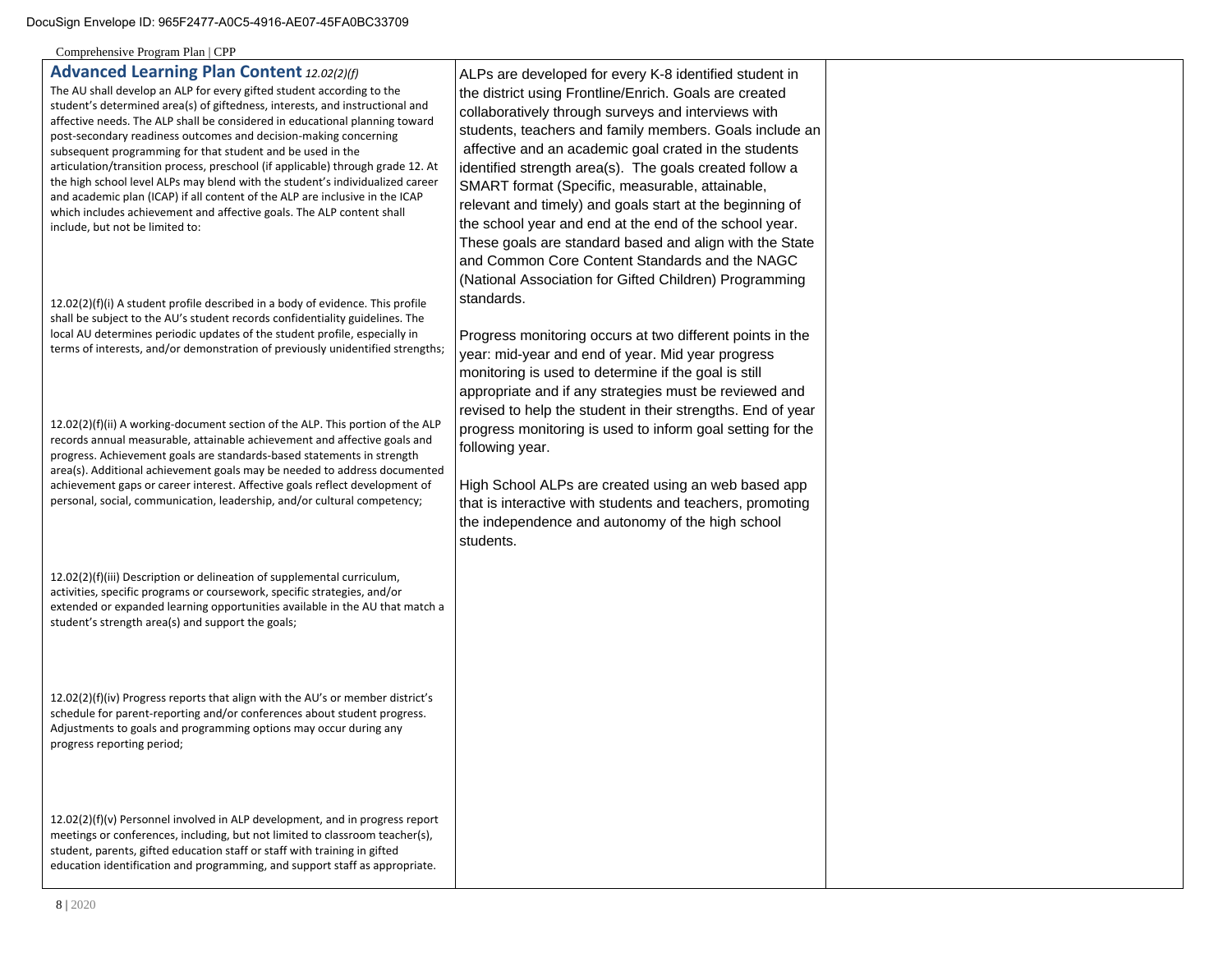| ALP Procedures and Responsibilities 12.02(2)(g)<br>12.02(2)(g)(ii) Personnel assigned with the responsibility for development and<br>monitoring. At minimum the student's parents and classroom teachers should<br>be familiar with and support ALP goals, and/or write ALP measurable goals<br>according to local procedures. Gifted education resource personnel may assist<br>in the writing of goals, but may not be the sole custodian of the ALP. Goals are<br>written and aligned with classroom tiered instruction and expanded learning<br>opportunities for supplemental or intensive programming; | DPS has specific personnel assigned with the<br>responsibility for development and monitoring of ALPs<br>each school site.<br>There is a dedicated GT teacher with a minimum .25 FTE<br>in all district managed elementary and middle schools.<br>All high schools and charter schools have a specifically<br>appointed GT point of contact who works closely with the<br>central GT team for additional support. |  |
|--------------------------------------------------------------------------------------------------------------------------------------------------------------------------------------------------------------------------------------------------------------------------------------------------------------------------------------------------------------------------------------------------------------------------------------------------------------------------------------------------------------------------------------------------------------------------------------------------------------|-------------------------------------------------------------------------------------------------------------------------------------------------------------------------------------------------------------------------------------------------------------------------------------------------------------------------------------------------------------------------------------------------------------------|--|
| 12.02(2)(g)(iii) A method to develop student awareness and active<br>participation in the ALP process;                                                                                                                                                                                                                                                                                                                                                                                                                                                                                                       | At the beginning of each school year, new ALPs are<br>written in collaboration with families, teacher(s), and the<br>student to ensure the GT teacher or GT charter point of<br>contact is not the sole custodian of the ALP. This is also<br>done so that the goals are meaningful, student-centered,                                                                                                            |  |
| 12.02(2)(g)(iv) A process for management of ALPs within the cumulative file<br>system including a procedure for transferring ALPs between grade levels,<br>school levels, and districts. It is highly encouraged that ALPs are written by<br>those working with the gifted student and that the ALP is an ongoing plan for<br>coursework, tiered instruction, and increasing performance in the student's<br>area of strength. ALP goals should be written or reviewed for current                                                                                                                           | and has multiple stakeholder's participation. Family<br>communication is documented in the ALP itself and is a<br>vital part to the process.<br>Families typically see the finalized ALP at conferences in<br>the Fall.                                                                                                                                                                                           |  |
| relevancy to teachers and students at the beginning of the school year;<br>12.02(2)(g)(v) An ALP progress reporting timeline. The review of progress<br>integrates with ongoing conference or reporting periods of the district. It is<br>highly encouraged that ALPs be student-led at the secondary level; and                                                                                                                                                                                                                                                                                             | Student-centered ALP input surveys are used to ensure<br>participation in the ALP process. These are conducted in<br>K-12. High School ALPs have embedded opportunities<br>for the student to advocate for themselves in the<br>classroom.                                                                                                                                                                        |  |
| 12.02(2)(g)(vi) A system to show evidence of parent engagement and input in<br>ALP development and in the review of progress. Evidence may include, but is                                                                                                                                                                                                                                                                                                                                                                                                                                                   | DPS uses Frontline (formerly Enrich) to house the<br>majority of ALPs. Some high schools use our High<br>School ALP website. Both platforms allow for transferring<br>ALPs between grade and school levels and can be<br>manually printed, translated, and transferred between<br>districts.                                                                                                                      |  |
| not limited to: signature, electronic signature or checkbox of involvement,<br>checklist, or other assurance supporting the student's growth. If after 3<br>documented attempts to contact the parents for signature, no parental<br>signature is obtained, school personnel shall continue with ALP<br>implementation and continue to engage parents in the process.                                                                                                                                                                                                                                        | During the beginning of the second semester of school<br>(aligned with second round of family conferences at most<br>schools), ALP goals are formally monitored for process<br>and reported through the platform in which they are<br>written. At the end of the school year, ALPs are reviewed                                                                                                                   |  |
|                                                                                                                                                                                                                                                                                                                                                                                                                                                                                                                                                                                                              | and goals are determined to be met or unmet.                                                                                                                                                                                                                                                                                                                                                                      |  |

T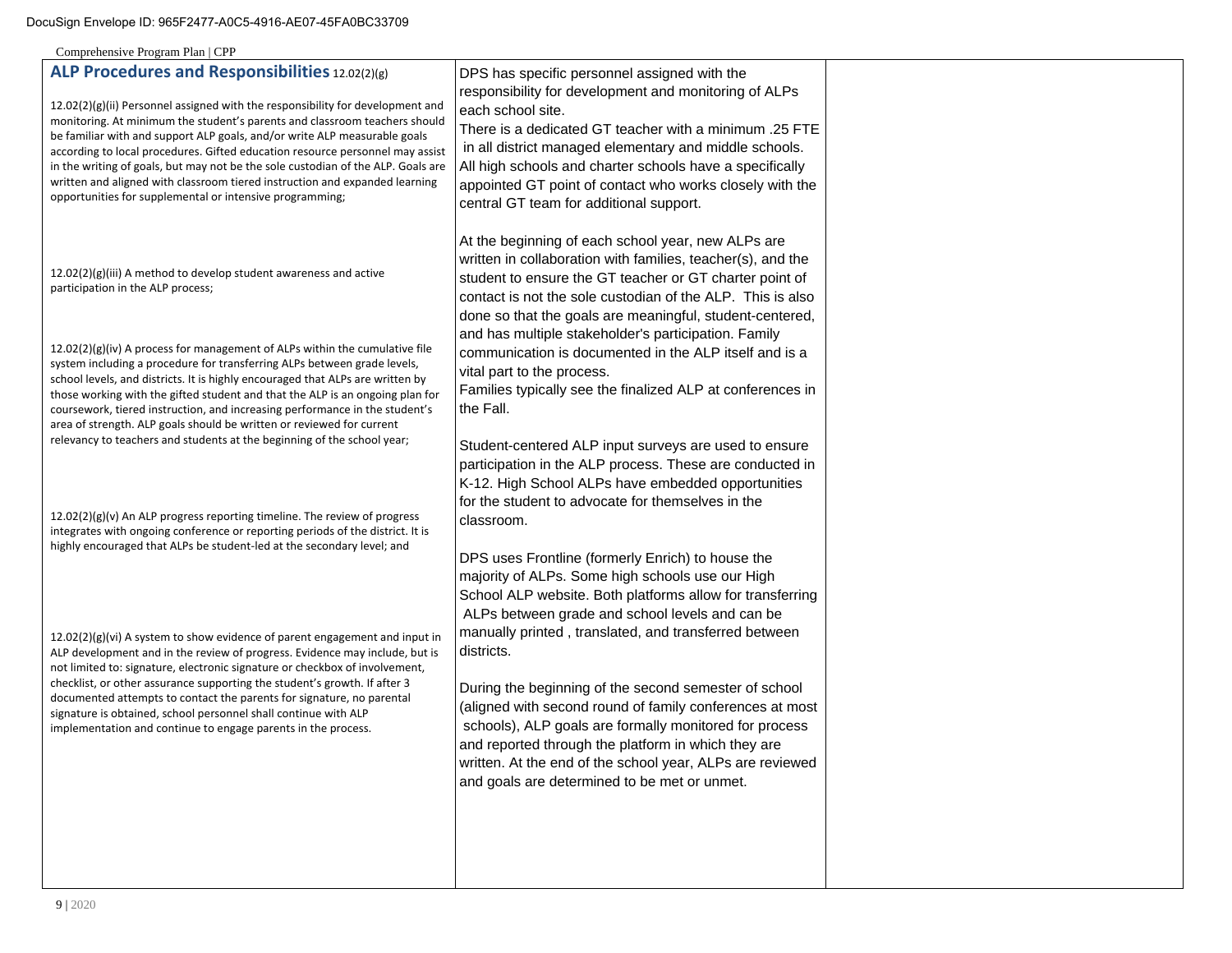Comprehensive Program Plan | CPP

#### **Programming** *12.02(2)(h)*

12.02(2)(h)(i) The program plan shall describe the programming components, options, and strategies that will be implemented by the AU and schools to appropriately address the educational needs of gifted students. Programming shall match the academic strengths and interests of the gifted student. Other educational or affective needs shall be addressed according to the individual student's profile. Programming components, options, and strategies shall include, but need not be limited to:

12.02(2)(h)(i)(A) Alignment of the gifted student's assessment data and ALP goals to programming options in the areas of giftedness;

12.02(2)(h)(i)(B) Structures or type of delivery by which gifted students are served at the different school levels (e.g., the general classroom, resource location, small instructional group, and/or pullout for direct and extended instruction aligned to strength area);

12.02(2)(h)(i)(C) Support in differentiated instruction and methods (e.g., acceleration, cluster grouping and higher order thinking skills);

12.02(2)(h)(i)(D) Affective and guidance support systems (e.g., social skills training, early college and career planning);

12.02(2)(h)(i)(E) Diverse content options provided for gifted students in their areas of strength (e.g., mentorship, Socratic seminars, advanced math, honors courses);

12.02(2)(h)(i)(F) The means by which articulation for preschool (if applicable) through grade 12 is planned and implemented;

12.02(2)(h)(i)(G) Pre-collegiate and/or pre-advanced placement support;

12.02(2)(h)(i)(H) ALP development and reviews conducted through the collaborative efforts of the teacher(s), other school personnel (as needed), parents and the student (as appropriate);

12.02(2)(h)(i)(I) Post-secondary options available to gifted students.

12.02(2)(h)(i)(J) Concurrent enrollment opportunities, if indicated by a gifted child's ALP or ICAP. To be considered in an ALP, the AU shall consider the student's need for appropriate concurrent enrollment, available options, funding, and requirement for administrative approval.

12.02(2)(h)(ii) Students identified with exceptional ability require provisions to develop the areas of strength over time. When underachievement and/or motivational issues are observed behaviors in a gifted student, the ALP team, child study team, or review team shall problem solve in collaboration with the family, the student, and appropriate staff.

Denver Public Schools is a site based district and the specific program varies at each site. The district provides a continuum of service options so that each family can find their best placement using the school choice options. Every district managed school at elementary, middle, K-8, and 6-12 have a minimum of a .25 FTE GT Teacher and Charter Schools K-12 have a GT Point of Contact. At high schools the central office Coordinators work in collaboration with a site team or counselors at the school to help provide access to school programming options. This teacher/point of contact works to establish the type of programming that exists in the school following district guidance, NAGC Programming plan standard, and research based best practice for gifted and talented learners. Programming ranges from push in support, pull out support, small group instruction, cluster grouping, teacher support, extension and enrichment activities, higher level courses, including but not limited to Honors, Advanced Placement and International Baccalaureate and specific Highly Gifted and Talented Magnet Sites that include either self-contained gifted classes or integrated classes. Programming options align with the school vision and curriculum.

Schools utilize multiple programming options and combine various models to meet the needs of the various students in their school. Programming should help students achieve their ALP goals. There are also multiple high quality researched-based instructional strategies that can be implemented across various program models. With the pandemic and changes in school delivery models, the programming options have changed and may look different to address needs in the various remote, virtual, hybrid or modified in person schooling that currently exists. GT teachers and Points of Contact are trained to use a wide range of instructional approaches focusing on differentiation of content, process, products and environment. Differentiation of content may include replacement activities, enrichment materials, and/or extensions. Process differentiation may include critical thinking activities, higher level questioning techniques, Socratic seminars, and/or mentorships. Differentiated products include options for ways to display learning may be video, powerpoint presentation, paper, etc. A differentiated environment is focused on the safety and inclusive of the environment for all learners making sure the social emotional needs are

addressed and there is a strengths based approach to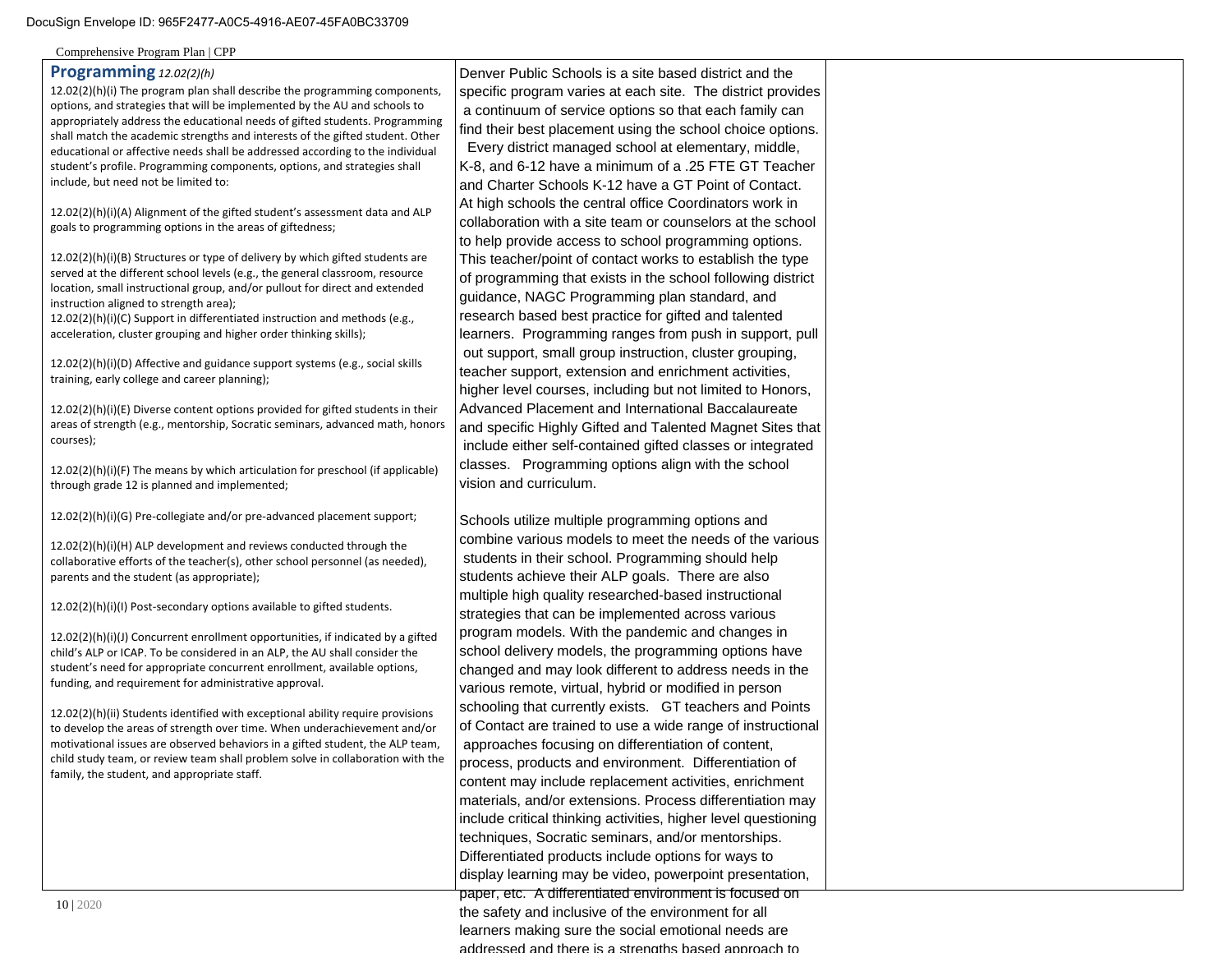| Comprehensive Program Plan   CPP                                                                                                                                                                                                                                                                                                                                                                                                                                                                                                                                                                                                |                                                                                                                                                                                                                                                                                                                                                                                                                                                                                                                                                                                    |  |
|---------------------------------------------------------------------------------------------------------------------------------------------------------------------------------------------------------------------------------------------------------------------------------------------------------------------------------------------------------------------------------------------------------------------------------------------------------------------------------------------------------------------------------------------------------------------------------------------------------------------------------|------------------------------------------------------------------------------------------------------------------------------------------------------------------------------------------------------------------------------------------------------------------------------------------------------------------------------------------------------------------------------------------------------------------------------------------------------------------------------------------------------------------------------------------------------------------------------------|--|
| <b>Evaluation and Accountability Procedures 12.02(2)(i)</b>                                                                                                                                                                                                                                                                                                                                                                                                                                                                                                                                                                     |                                                                                                                                                                                                                                                                                                                                                                                                                                                                                                                                                                                    |  |
| The comprehensive program plan shall describe the AU's procedures for<br>evaluation and accountability including, but not limited to:                                                                                                                                                                                                                                                                                                                                                                                                                                                                                           | Student affective growth is monitored in a<br>developmentally appropriate tools as described in the<br>student's ALP (rubrics, journals, anecdotal evidence,<br>surveys, etc.).                                                                                                                                                                                                                                                                                                                                                                                                    |  |
| 12.02(2)(i)(i) Unified improvement plan addendum methods by which gifted<br>student performance is monitored and measured for continual learning<br>progress and how such methods align with the state accreditation process<br>(e.g., annual UIP gifted education addendum, multi-district/BOCES summary,<br>intervention progress monitoring data sources, ALP goals, and performance,<br>district, and/or state assessment data). These methods include UIP elements<br>such as annual gifted student performance target(s) and an action plan to<br>meet the target(s) and a timeline to report on progress toward targets; | Programming plans are reviewed each year at the school<br>level by the GT Teacher/POC and the school leader(s)<br>to ensure programming aligns with student needs.<br>Gifted student achievement and growth data are<br>disaggregated for reporting to CDE as well as to each<br>individual school. Data is also disaggregated at the<br>district and school levels within gifted identified students,<br>talent pool, HGT, and ME by ethnicity, socioeconomic<br>status, language learners, and gender to assist in the<br>identification of gaps and areas for targeted support. |  |
| 12.02(2)(i)(ii) Methods by which student affective growth is monitored and<br>measured for continual development (e.g., rubrics for personal journals and<br>anecdotal data, student surveys, demonstration of self-advocacy, and student<br>career and/or college plans);                                                                                                                                                                                                                                                                                                                                                      | Each GT teacher/POC and school leader is provided with<br>the information and support in addressing disparities<br>within the data.<br>The DPS Family Advisory committee provides regular<br>and ongoing feedback about policy, processes, and<br>communication. Quarterly reviews of strategic work<br>occur within the department.                                                                                                                                                                                                                                               |  |
| 12.02(2)(i)(iii) Methods for ensuring that gifted student performance<br>(achievement and growth) and reporting are consistent with state<br>accreditation and accountability requirements (i.e., disaggregation of state<br>assessment data for gifted students, identification of discrepancies in the<br>data, goal setting and demonstration of achievement and growth); and                                                                                                                                                                                                                                                | Community members are informed about DPS methods<br>as described through family information meetings, family<br>advisory meetings, school-based gifted information<br>meetings, social media and information provided on the<br>central website.                                                                                                                                                                                                                                                                                                                                   |  |
| 12.02(2)(i)(iv) Methods for self-evaluation of the gifted program including a<br>schedule for periodic feedback and review (e.g., review of gifted policy, goals,<br>identification process, programming components, personnel, budget and<br>reporting practices, and the impact of gifted programming on student<br>achievement and progress); and                                                                                                                                                                                                                                                                            |                                                                                                                                                                                                                                                                                                                                                                                                                                                                                                                                                                                    |  |
| $12.02(2)(i)(v)$ Methods by which parents, educators, and other required<br>persons are informed about the methods described in 12.02(2)(i)(i-iv) above.                                                                                                                                                                                                                                                                                                                                                                                                                                                                        |                                                                                                                                                                                                                                                                                                                                                                                                                                                                                                                                                                                    |  |
|                                                                                                                                                                                                                                                                                                                                                                                                                                                                                                                                                                                                                                 |                                                                                                                                                                                                                                                                                                                                                                                                                                                                                                                                                                                    |  |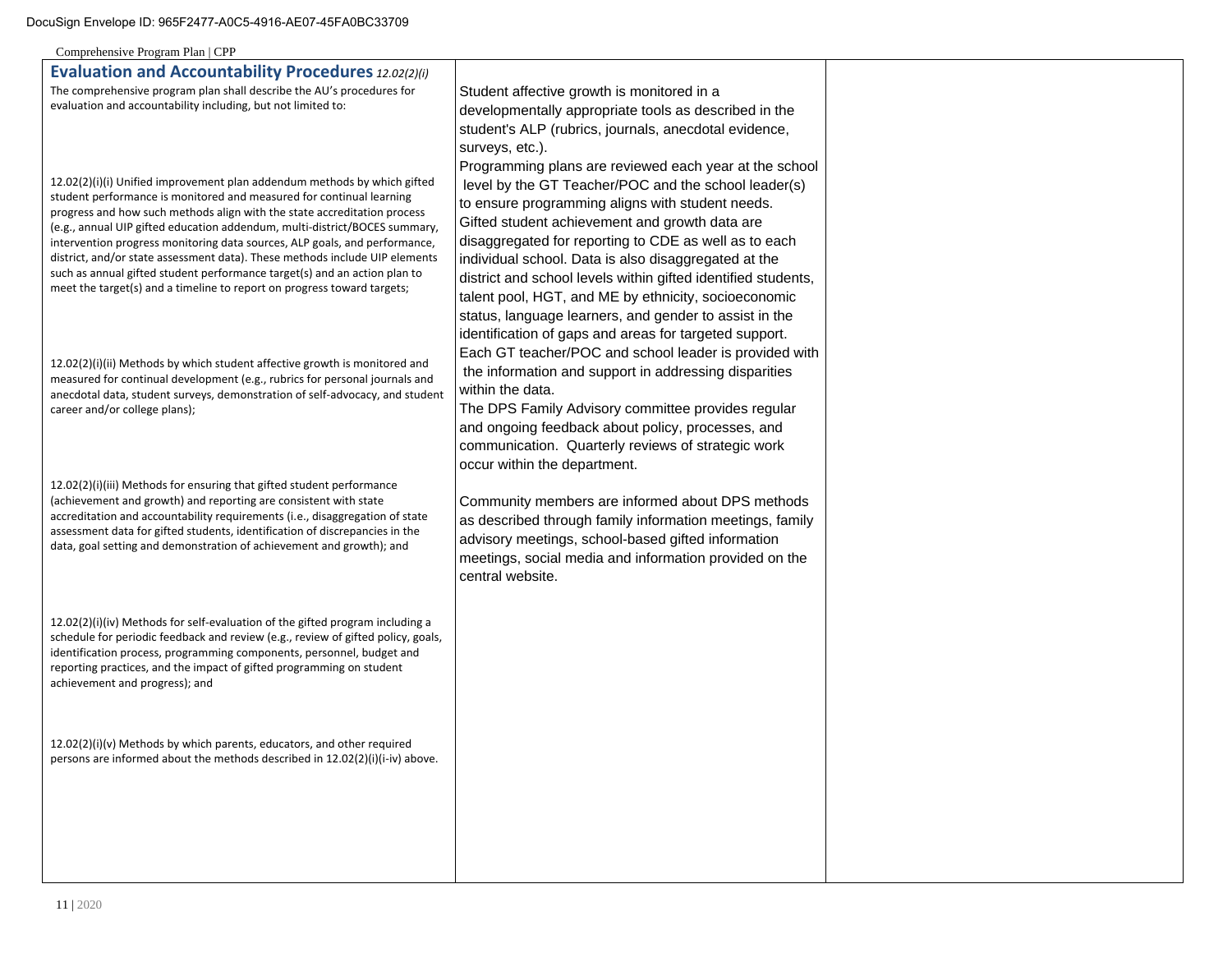Comprehensive Program Plan | CPP

## **Personnel** 12.02(2)(j)

12.02(2)(j)(i) The program plan shall describe the personnel who provide instruction, counseling, coordination and other programming for gifted students. Personnel shall be knowledgeable in the characteristics, differentiated instructional methods and competencies in the special education of gifted students. Qualified personnel with endorsement or an advanced degree in gifted education are preferred in specific programs and classrooms consisting of mainly gifted students. Beginning with the 2010-2011 school year, every AU shall employ or contract with a person who is responsible for:

12.02(2)(j)(i)(A) Management of the program plan;

12.02(2)(j)(i)(B) Professional development activities, the purposes of which are:

12.02(2)(j)(i)(B)(I) To improve and enhance the skills, knowledge and expertise of teachers and other personnel who provide instruction and other supportive services to gifted students; and

12.02(2)(j)(i)(B)(II) To increase, to the extent practicable, the number of qualified personnel providing instruction to gifted students.

12.02(2)(j)(ii) The AU shall make good faith effort to hire and retain on at least a halftime basis one qualified person to administer and monitor the implementation of the AU's gifted program.

12.02(2)(j)(iii) Administrative units should consider employing sufficient personnel for ALP writing and monitoring, and differentiated instruction for gifted students.

12.02(2)(j)(iv) Administrative units should collaborate with universities and colleges for the development of qualified personnel.

12.02(2)(j)(v) Personnel responsible for the instruction and learning of gifted students in core academic areas must meet the requirements under federal law for highly qualified teachers.

12.02(2)(j)(vi) Paraprofessionals may serve in supportive roles, but may not be the sole instructional provider, nor may such paraprofessionals be funded using state gifted education funds.

12.02(2)(j)(vii) The program plan shall also indicate the content of and means by which the AU supports the acquisition and/or improvement of the knowledge and competencies of personnel through appropriate professional development relating to the instruction, programming and counseling for gifted students. (e.g., induction and in-service programs, job-embedded training and coaching, gifted education workshops or institutes and college coursework). Key topics should include, but need not be limited to, gifted characteristics and myths, differentiated instruction, affective needs, counseling, content instructional options and advanced curricular strategies (e.g., higher order thinking strategies).

Denver Public Schools has a minimum of a .25 FTE GT teacher in every district managed elementary school, middle school, K-8 or 6-12 school in the district. Charter schools designate a point of contact at all of their schools PK-12. District -managed high schools are supported through the central office and site based teams. The GT teachers and Points of Contact are supported through a Central Office Staff including a full time Gifted Education Director, Gifted Education Manager, nine Coordinators and a part time school psychologist. In collaboration with school based GT teachers, the central staff establishes professional development, conducts compliance audits, supports compliance trainings and acts as a support to families for gifted expertise and guidance

 A good faith effort is to hire teachers and central staff that have a GT endorsement on their license DPS created an Internal GT Certification that aligns with NAGC programming standards, best practices and CDE endorsement standards for teachers. This three course sequence provides teachers the opportunity to become highly qualified in DPS. For teachers interested in pursuing their formal identification, these courses transfer into a University Endorsement Program. Professional development is grounded in understanding the historic and systemic racism that exists within gifted education. A

LL professional learning focuses on using culturally responsive programming, understanding affective needs and the role race and trauma play in the lives of students, as well as focusing on identification and characteristics across race, gender, and culture. Trainings are established specifically for GT Teachers/Points of Contact, as well as open to district level support personnel including Psychologists, Social Workers, Paraprofessionals and others, School Leadership, Classroom teachers, and Central office supports.

The GT Team collaborates with other district departments to create, establish and deliver trainings including the Culture Equity Leadership Team, Behavior Team, Special Education, and Academics Department. Courses and sessions are offered in person,

synchronous online, hybrid, and recorded online sessions with the ability to earn professional development units.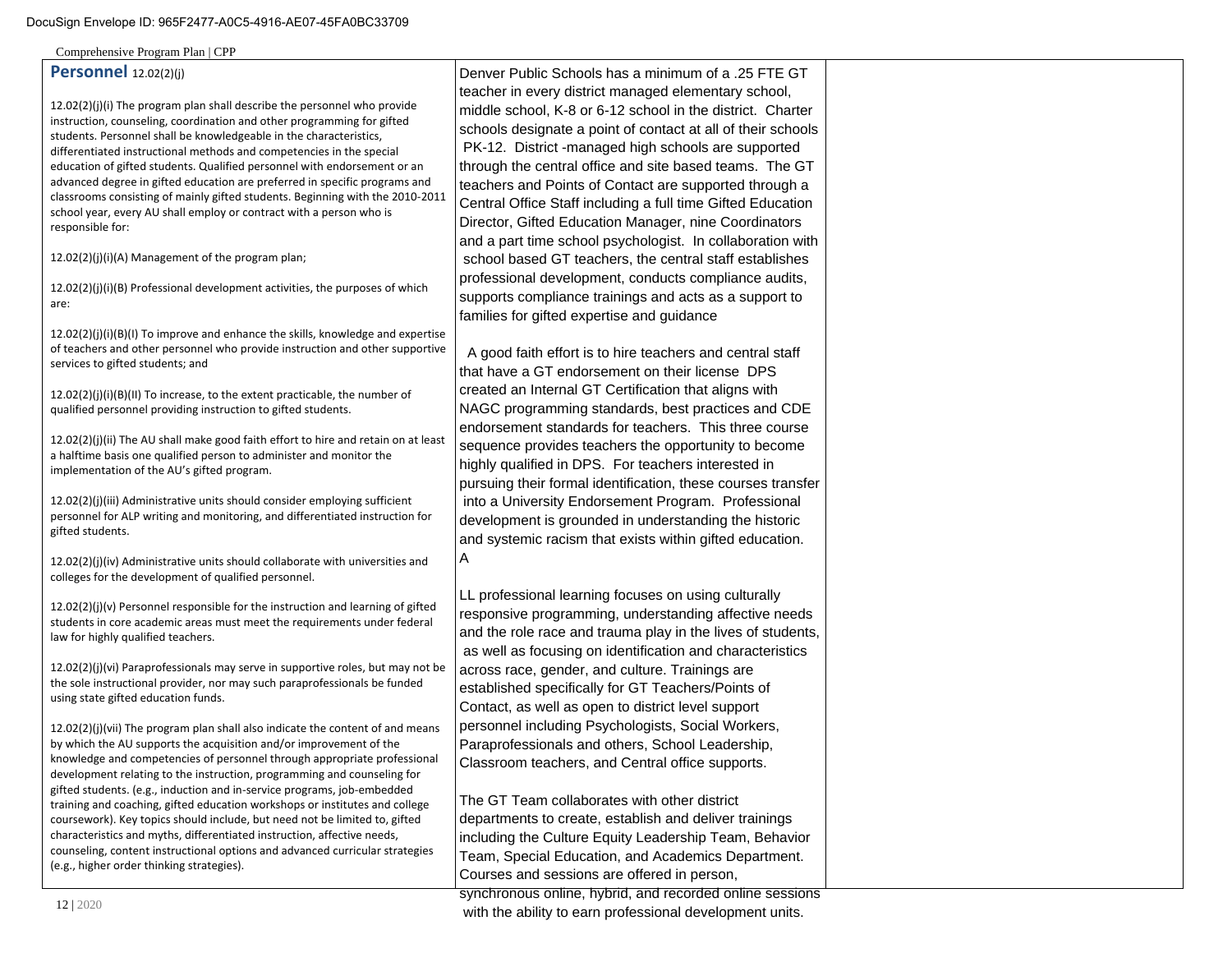# **Budget** 12.02(2)(k)

12.02(2)(k)(i) The AU shall include in the annual plan a budget for gifted education which reflects the collaborative efforts of the AU and cost of implementing the program elements and the student goals stated in the annual comprehensive program plan. The budget shall detail the funding committed by the AU and funding requested from the Department. Funding committed by the AU shall be an amount determined by the AU to contribute towards the AU's gifted student education program described in the AU's program plan. Funds requested from the Department may be used for:

12.02(2)(k)(i)(A) Salaries for appropriately licensed and endorsed personnel primarily serving gifted students (e.g., gifted education directors, coordinators, resource teachers, counselors and teachers of gifted classrooms);

12.02(2)(k)(i)(B) Professional development and training relating to gifted education;

12.02(2)(k)(i)(C) Programming options and school counseling or affective guidance specific to gifted students and their ALPs ;

12.02(2)(k)(i)(D) Materials used in instructional programming for gifted education; and

12.02(2)(k)(i)(E) Administrative costs (classified or grant fiscal staff), technology, and equipment necessary for the education of gifted students up to ten percent for any one of these limited expenditures, and, not to collectively exceed twenty percent of the total amount requested from the Department.

12.02(2)(k)(ii) Administrative units may contract with other AUs to establish and maintain gifted student programs (e.g., art, music, online coursework, and counseling) for the education of gifted children, sharing costs of student programing in accordance with terms of a contract. This action is optional based upon available AU resources, and subject to AU discretion. An AU with less than six children who need a particular program may purchase services from one or more AUs that provide the appropriate gifted education program for individual or groups of gifted students. Gifted education personnel in these AUs shall collaborate on the content and monitoring of such contracts.

The gifted and talented budget is provided yearly in the form of a projected budget and followed up by actual and expended budges each fall. All state funds are used in accordance to the rules and support salaries for licensed or endorsed staff, professional development programming options, materials, professional learning and universal screening assessments. Please see the budget tab for detailed expenditures. The AU will reevaluate the expenditures at the end of every fiscal year to determine allocations of state funds as they align with the UIP, CPP, and district initiatives.

.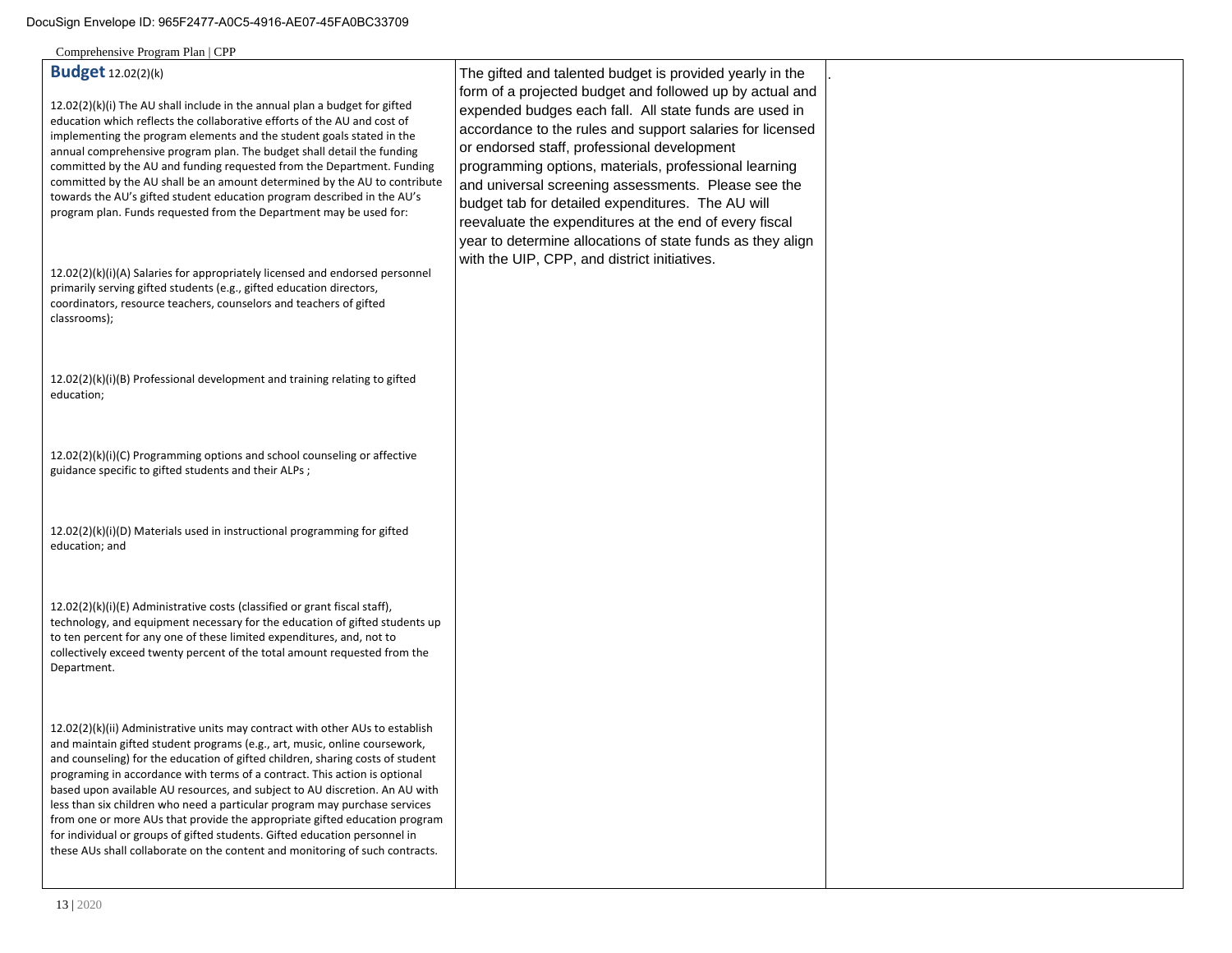| $\frac{1}{2}$                                                                                                                         |                                                                      |  |
|---------------------------------------------------------------------------------------------------------------------------------------|----------------------------------------------------------------------|--|
| Record Keeping 12.05(1)                                                                                                               | You may simply check "yes" if you follow these procedures. If you do |  |
|                                                                                                                                       | not, please explain.                                                 |  |
| Financial records shall be kept in accordance with generally accepted                                                                 | X Yes                                                                |  |
| principles of governmental accounting. Recommended accounting principles                                                              |                                                                      |  |
| are listed in the Financial Policies and Procedures Handbook.                                                                         |                                                                      |  |
|                                                                                                                                       |                                                                      |  |
|                                                                                                                                       |                                                                      |  |
|                                                                                                                                       |                                                                      |  |
| 12.05(2) Inventory                                                                                                                    |                                                                      |  |
| An inventory shall be maintained of all equipment for which funding was                                                               |                                                                      |  |
| received. These records shall be maintained throughout the useful life of the                                                         |                                                                      |  |
| equipment.                                                                                                                            |                                                                      |  |
|                                                                                                                                       |                                                                      |  |
|                                                                                                                                       |                                                                      |  |
|                                                                                                                                       |                                                                      |  |
| 12.05(3) Student Education Records                                                                                                    |                                                                      |  |
| The ALP documents shall be part of the student's cumulative education                                                                 |                                                                      |  |
| record.                                                                                                                               |                                                                      |  |
|                                                                                                                                       |                                                                      |  |
|                                                                                                                                       |                                                                      |  |
|                                                                                                                                       |                                                                      |  |
| 12.05(4) Confidentiality of Student Education Records<br>Individually identifiable records of students referred, assessed, evaluated, |                                                                      |  |
| and/or served through programming for gifted and talented students in any                                                             |                                                                      |  |
| AU shall be held to be confidential and protected in accordance with                                                                  |                                                                      |  |
| applicable federal and state laws and regulations. Student records that are                                                           |                                                                      |  |
| collected and/or stored electronically shall be held to current state law and                                                         |                                                                      |  |
| FERPA regulations governing the protection of personally identifiable                                                                 |                                                                      |  |
| information and the privacy interests of students.                                                                                    |                                                                      |  |
|                                                                                                                                       |                                                                      |  |
|                                                                                                                                       |                                                                      |  |
|                                                                                                                                       |                                                                      |  |
| 12.05(5) Maintenance and Destruction of Student Education Records                                                                     |                                                                      |  |
| Gifted student education records and ALPs shall be maintained, retained and                                                           |                                                                      |  |
| destroyed consistent with the ongoing system of student record keeping                                                                |                                                                      |  |
| established in the AU, including its member districts or the Charter School                                                           |                                                                      |  |
| Institute for student records, preschool (if applicable) through grade 12.                                                            |                                                                      |  |
|                                                                                                                                       |                                                                      |  |
|                                                                                                                                       |                                                                      |  |
|                                                                                                                                       |                                                                      |  |
|                                                                                                                                       |                                                                      |  |
|                                                                                                                                       |                                                                      |  |
|                                                                                                                                       |                                                                      |  |
|                                                                                                                                       |                                                                      |  |
|                                                                                                                                       |                                                                      |  |
|                                                                                                                                       |                                                                      |  |
|                                                                                                                                       |                                                                      |  |
|                                                                                                                                       |                                                                      |  |
|                                                                                                                                       |                                                                      |  |
|                                                                                                                                       |                                                                      |  |
|                                                                                                                                       |                                                                      |  |
|                                                                                                                                       |                                                                      |  |
|                                                                                                                                       |                                                                      |  |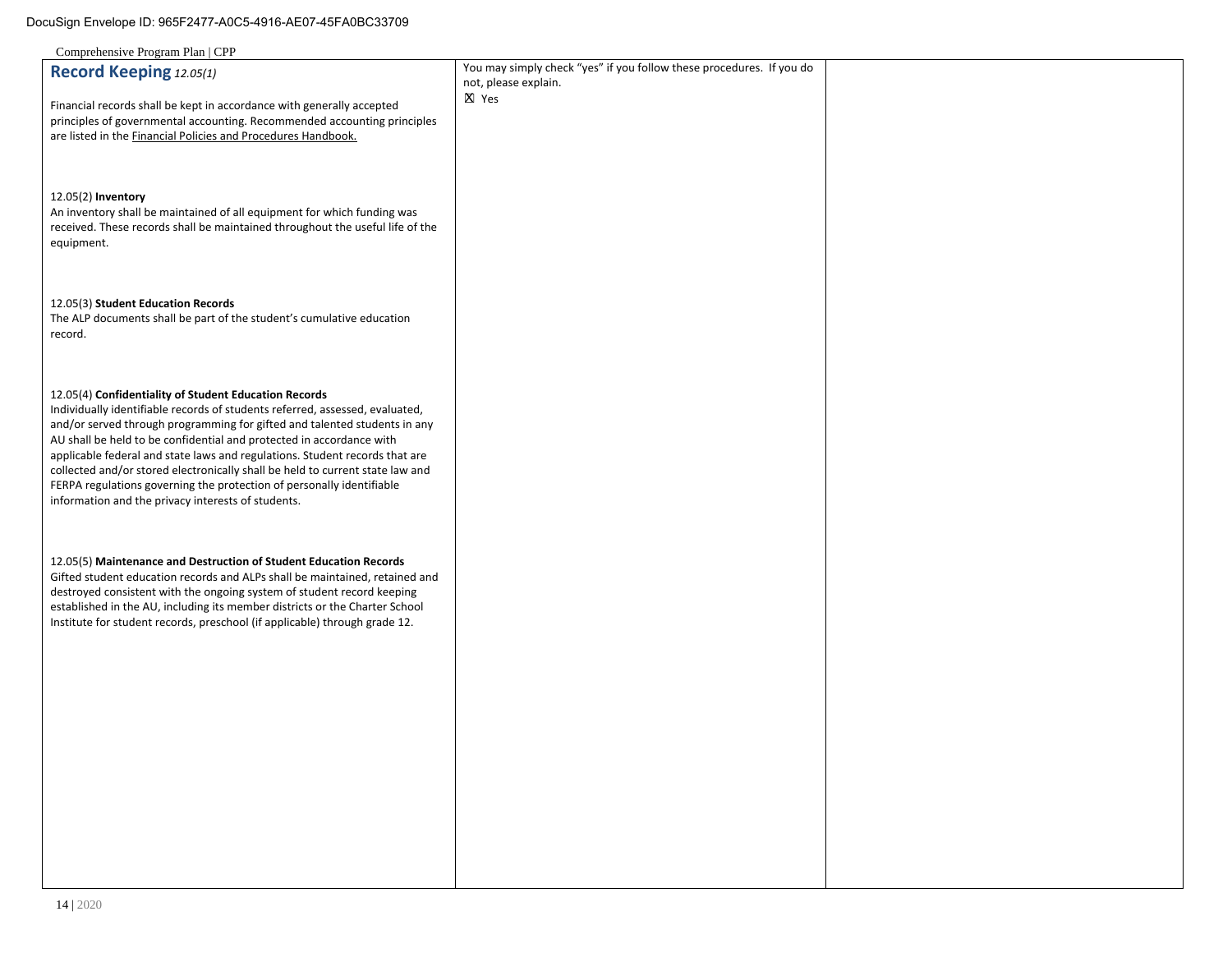# **Procedures for Disagreement** *12.06*

The program plan shall describe procedures for resolving disagreements with parents/guardians, or students in regard to identification, programming, and ALPs. The procedures for resolving disagreements shall include, but need not be limited to: a method for the aggrieved individual to express issues and concerns; a means to discuss disagreements in a timely manner with personnel designated by the district with authority to resolve the disagreement. The procedures shall afford the aggrieved individual notice of the decision giving rise to the dispute and an opportunity to be heard before the decision is implemented. The procedures must be posted for ease of access by stakeholders.

Procedures for disagreement/appeals related to the universal screening or determination of magnet elgibility. It is the goal of DPS to provide all of our students with appropriate academic services. When there is a disagreement on matters pertaining to the identification, evaluation and eligibility for gifted services the appeals process may be initiated.

Written appeals based on one of the following criteria may be sent to the Gifted and Talented Department:

Additional information about my child which may include, but is not limited to, newly obtained district assessment data, parent examples of advanced abilities, etc. Please note: Private testing will not be considered as a reason for appeal.

- A condition or circumstance believed to have caused a misinterpretation of the testing results.

-An extraordinary circumstance occurred during the testing period that may negatively affect the validity of the

 test results such as a death in the family or extreme physical ailment.

-The suspicion of an error in the administration of the assessment. For example: The designated proctor did

not follow assessment prescribed protocols. Testing day

or time of assessment within the school day are not

considered to be errors in administration.

Written appeals must include:

your name, address, phone number, and email (if available)

the student's name, student identification number (if known), date of birth, and school of attendance

reason for the appeal based on the above criteria

any supporting additional data that would be helpful to the Appeal Review Team (e.g. district testing data,

observation scales, personal observations of the child's

advanced abilities/thinking)

Appeals must be completed and sent to the district office following the notification of identification decision. Please

send appeals to: Attention: Appeal Review Team Gifted

and Talented Department

1860 Lincoln Street 8th Floor NE